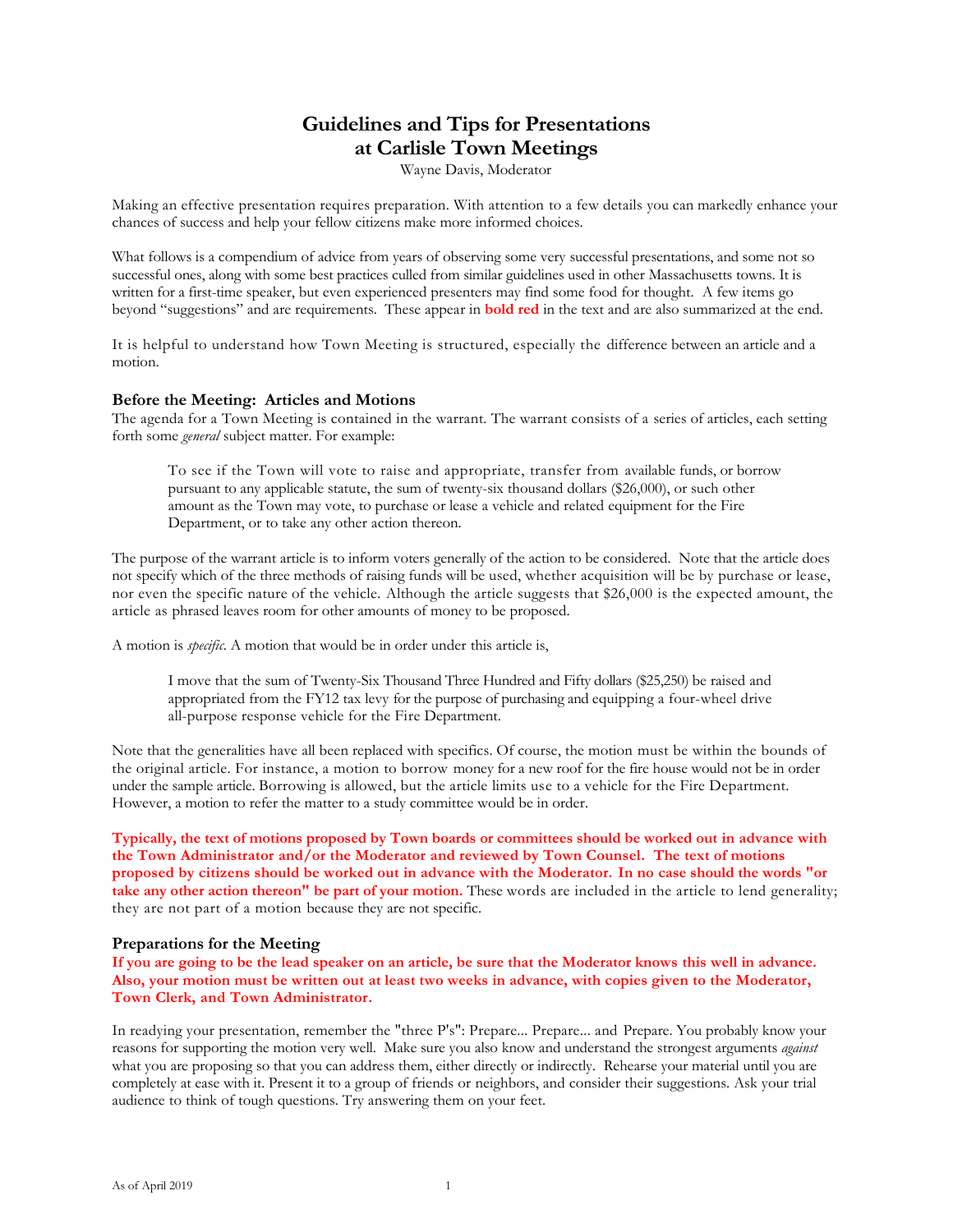**If you wish to use visual aids such as a PowerPoint presentation, see the "[Use of Visuals](#page-2-0)" guidelines below**. **You will need to submit a copy of the presentation to the Moderator a week in advance, and may be asked to participate in a "dry run" before Town Meeting.** The dry run typically occurs the afternoon of Town Meeting. The purposes for these preparatory requirements are to help ensure clarity of the presentation, to familiarize you with the technology in use, and to avoid logistical problems on the floor of Town Meeting.

If you need to put detailed language or numbers before people, have it prepared as a handout and place it on the tables in the lobby outside the auditorium 30-45 minutes before the session starts. Mark your material plainly with the article number. You should provide a minimum of 200 copies; 400 is safer if attendance is expected to be large.

#### **It's Time for Your Article**

When your article comes up, the Moderator will say, (continuing with the preceding example) "Article 18 relates to the acquisition of a new vehicle for the Fire Department. May I have a motion, please?" You rise and are recognized. please come to the front of the auditorium and use the microphone there. To save meeting time come to the front of the auditorium *before* your article is called, so that you can begin speaking as soon as your turn arrives. After giving your name and street address, you state your motion.

In stating your motion, you have choices: If the motion is reasonably short, such as the preceding fire truck example, just go ahead and read it verbatim when called upon by the Moderator. If the motion is very long, such as a multipage zoning by-law, then it is sufficient to say, as your motion, "I move the article as printed in the motion handout." If your motion is in-between in length, you can choose either approach.

Pause at that point. The Moderator will ask for a second, and the Moderator and Clerk will verify that all is in order. The Moderator will then offer you an opportunity to speak on behalf of your motion, before the floor is opened for general discussion.

#### **Your Presentation**

A brief, well-prepared presentation is much more effective than a rambling dissertation. Generally, presentations at Carlisle Town Meeting by proponents are limited to eight minutes total. If you will have more than one person from your group speak, the total time should not exceed eight minutes. (Speakers from the floor are given three minutes each.) If the topic is especially complex and you feel that you will be unable to do it justice in eight minutes, you may contact the Moderator in advance and ask that he exercise his discretion to permit more time. Be forewarned that the Moderator uses this power sparingly.

Naturally, you know more about your subject than you can possibly cover in five to eight minutes. But you are not there to tell people everything you know. The voters can and will make up their minds on the strength of far less than that, and it can actually be counterproductive to go on at length. Your original message gets lost, and in all the detail you are providing, voters will likely find one thing or another that they don't understand or that troubles them. Don't forget, you may speak a second time after you have heard some reaction to your proposal; this will give you a chance to focus your comments and address whatever may have emerged as troublesome issues.

Some people can memorize a speech. Others write out their speech word-for-word and read it verbatim. Read verbatim notes only if you must; it is very hard to read a speech and have it sound genuine, even though you mean every single word. And whatever you do, **DO NOT READ YOUR SLIDES VERBATIM**. For most of us, the following combination works best.

First, know exactly what you are going to say for your opening sentences, rehearse them until you can say them easily, and have them written out and handy. Begin your message positively, clearly, and emphatically.

Next, work from an outline of key phrases. Speak conversationally and explain your ideas just as you would to a group of friends. (This, after all, is what you are doing.) Finally, know exactly the words with which you are going to wind up your speech; rehearse them, and have them available. Finish with a good summary and a friendly but clear request for support.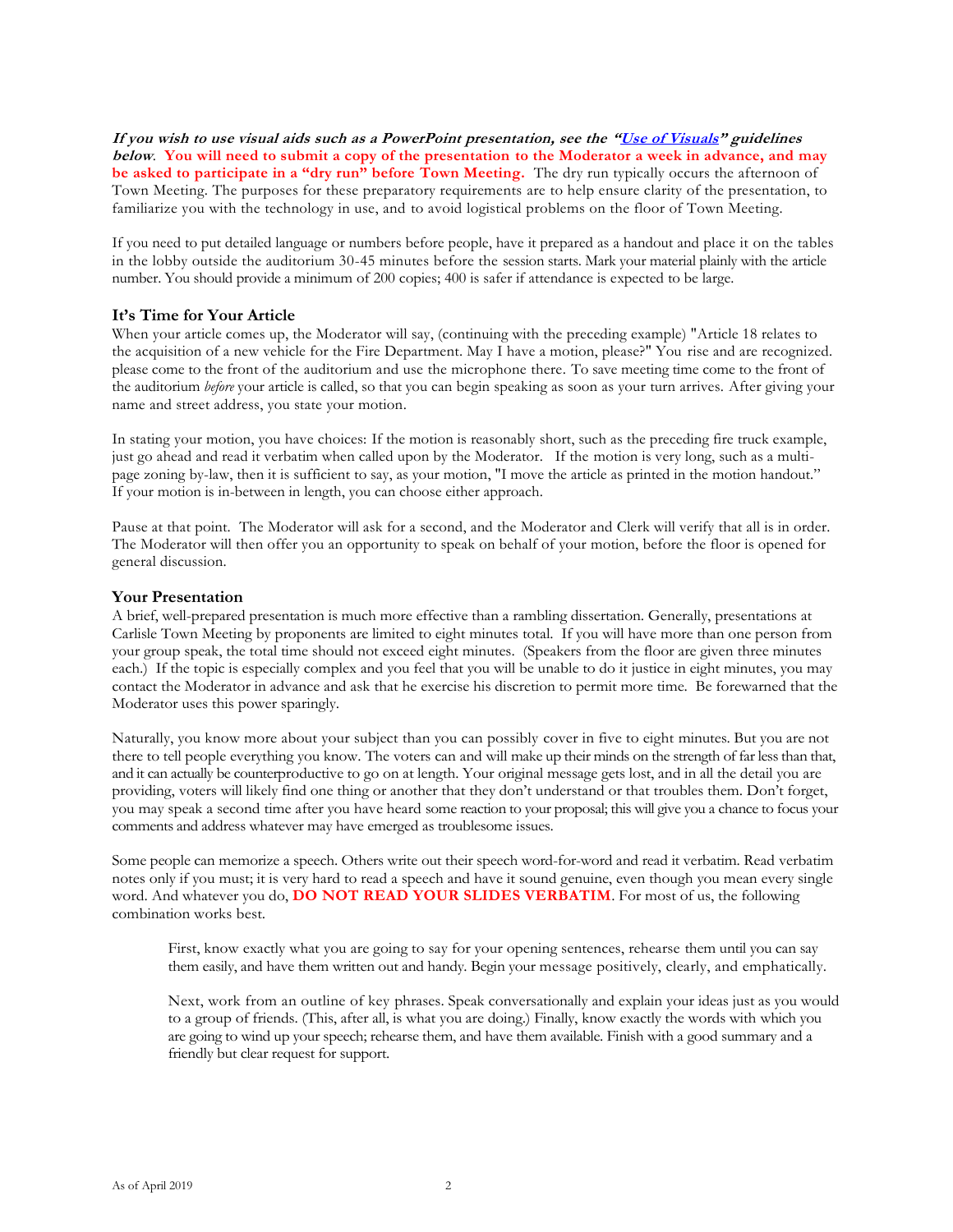Last, bring a **paper copy** of your notes. Yes, that's right. When speaking from the podium we use in the auditorium, use of a cell phone or a tablet computer for your notes is awkward, not cool. Sometimes, the old fashioned way is the better way.

People remember most what you say first and what you say last, so be sure you get the heart of your message into your opening and your closing. When you are done, say "Thank you" and step back from the microphone to indicate that you are done.

#### **Discussion, Questions and Answers**

At meetings in a business setting, presenters typically complete their remarks, then ask if there are any questions, and proceed to call on people who wish to raise issues, comment, or ask questions. This is **not** how it works at our Town Meeting. The Moderator recognizes all speakers, and after you speak, will ask appropriate town boards or officers to comment on your motion, before going to discussion from the floor.

Bear the following in mind when general discussion does begin. Any questions that citizens may have will be directed to the Moderator, not to you. The Moderator will exercise his discretion whether and when to ask you to respond to a question or questions from the floor. In general, the Moderator tries to see that factual questions that help voters understand the issue do get answered, but may not ask you to answer questions that are argumentative or irrelevant. Town Meeting is not a court of law, and you are not under cross examination. If the Moderator believes the question should be answered, he will ask you to speak to it. If someone else on your team is better suited to answer the question, ask that your colleague respond. If you need more time to think, or need to consult a reference, or talk to a colleague, then do so. If you get called on anyway, simply say, "I need a moment to think about that" or words to that effect. If you don't know the answer to a question, simply respond "I don't know," with or without a brief explanation of why you don't. While some may express disappointment, saying that you don't know is far preferable to guessing.

In terms of responding to issues and arguments, the Moderator will generally only allow you to speak one more time on your own initiative until others who have not spoken on the question have spoken if they desire. Therefore, after your initial presentation, you should not count on speaking more than once. Keep track of things that you want to rebut, and ask to speak again when you have a sense of how things are going and can speak to several issues at once. Conclude with another brief summary statement and request for support. Don't wait too long, though, because if a motion to close debate is made, accepted, and voted favorably, that will end all discussions even though you may not have had a chance to speak a second time.

#### <span id="page-2-0"></span>**Use of Visuals**

Visuals can enhance a presentation greatly, or detract from it if overdone or done poorly. Do not feel compelled to use PowerPoint or a similar presentation program. Only use visuals if they will truly enhance your message. A picture can replace a thousand words, and a summary of your key points can focus the audience's attention, but a slide filled with a hundred words is just a hundred words for the audience to read while tuning out what you are saying.

If you do choose to present slides, you **must**:

1. **Submit your draft presentation to the Moderator no later than one week prior to Town Meeting**. The Moderator and a technology specialist will review your presentation for technical compatibility and legibility. They will return comments to you as quickly as possible, and generally within 48 to 72 hours.

**2. Name your file as follows:** [Article #] [Brief Topic Identifier] (Your Name) Examples: 10 Budget (Clark) 25 SitePlanReview (Jones) *Where there are multiple motions under a single article, such as for Community Preservation Committee:* 19-1 CPC-Main (Smith) 19-3 CPC-CranberryBog (Wilson)

**3. Use Microsoft PowerPoint (preferable), Keynote, or Adobe Acrobat.**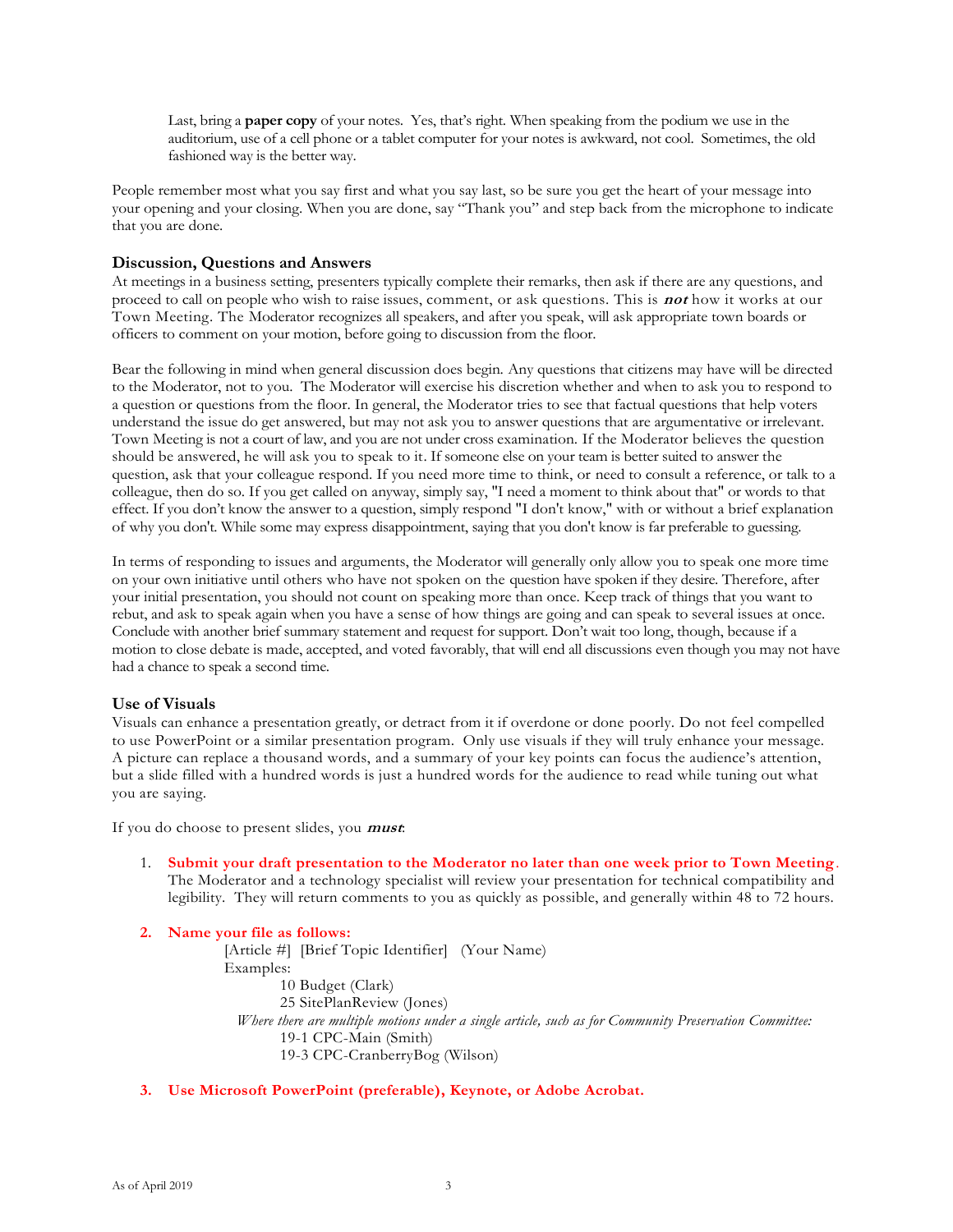- **4. Submit your final presentation to the Moderator and technology specialist no later than 9 am the morning of Town Meeting.** The Moderator will let you know the email address of the technology specialist.
- 5. **Attend a rehearsal the day of Town Meeting.** These will generally be scheduled from 3:00 to 5:00 pm in the school auditorium.
- 6. **Be prepared to speak without your visuals**. Technical glitches do happen. If problems occur, the Moderator may ask you to proceed without relying on your audio-visual assistance, so you should be ready to do so.

Here are suggestions to make a PowerPoint more effective. Please also see the **Sample Presentation Template** available on the [Town web site](http://www.carlislema.gov/262/Procedures-Other-Guidelines) for further information.

#### **A. Bullets and Information**

- $\checkmark$  Keep text short and concise
- ✓ Limit to:
	- o 5 bullets per slide
	- o 8 lines of text
	- o One level of sub-bullets
- X Don't cram too much text onto the slide. Unlike a document (such as this one) that you read on your own, a slide is accompanied by you, the speaker, to fill in the detail. The preceding bullets were good examples. This bullet is a bad example. It's too wordy. And I just told you something you had already figured out. Is this what you want to subject your audience to?
- $\checkmark$  Use a picture, graph, map or table instead of text whenever possible.

#### **B. Font Size**

 $\checkmark$  Make it big – generally as below

# ✓ Titles at 36 Point

## ✓ Text at 28 Point

#### **C. Font Selection**

- $\checkmark$  Serif fonts (such as this) are great for documents, but **not** for presentations
- $\checkmark$  Use a sans-serif font:
	- $\circ$  Arial is often a default in presentation software, but looks very heavy and is difficult to read. Avoid it.

#### o Verdana and Calibri are both easier to read on-screen and from a distance

 $\checkmark$  Choose a font and stick with it.

#### **D. Colors**

- $\checkmark$  Use high contrast: the [Sample Presentation Template](http://www.carlislema.gov/DocumentCenter/View/108) black letters on a light tan background (RGB) Settings 255-230-1543).
- X Do **not** use red letters on blue backgrounds, or vice versa. It's hard to read for everyone, especially so for those with red-blue color blindness.

#### **E. Emphasis Do's and Don'ts**

- ✓ **Do** make limited use of **bold**, *italics,* **bold italics**
- **X** Don't underline. Underlining slows reading and hinders comprehension.
- X DON'T USE ALL CAPS. IT'S DIFFICULT TO READ AND COMES ACROSS AS SHOUTING.

#### **F. Photos and Other High-Resolution Graphics**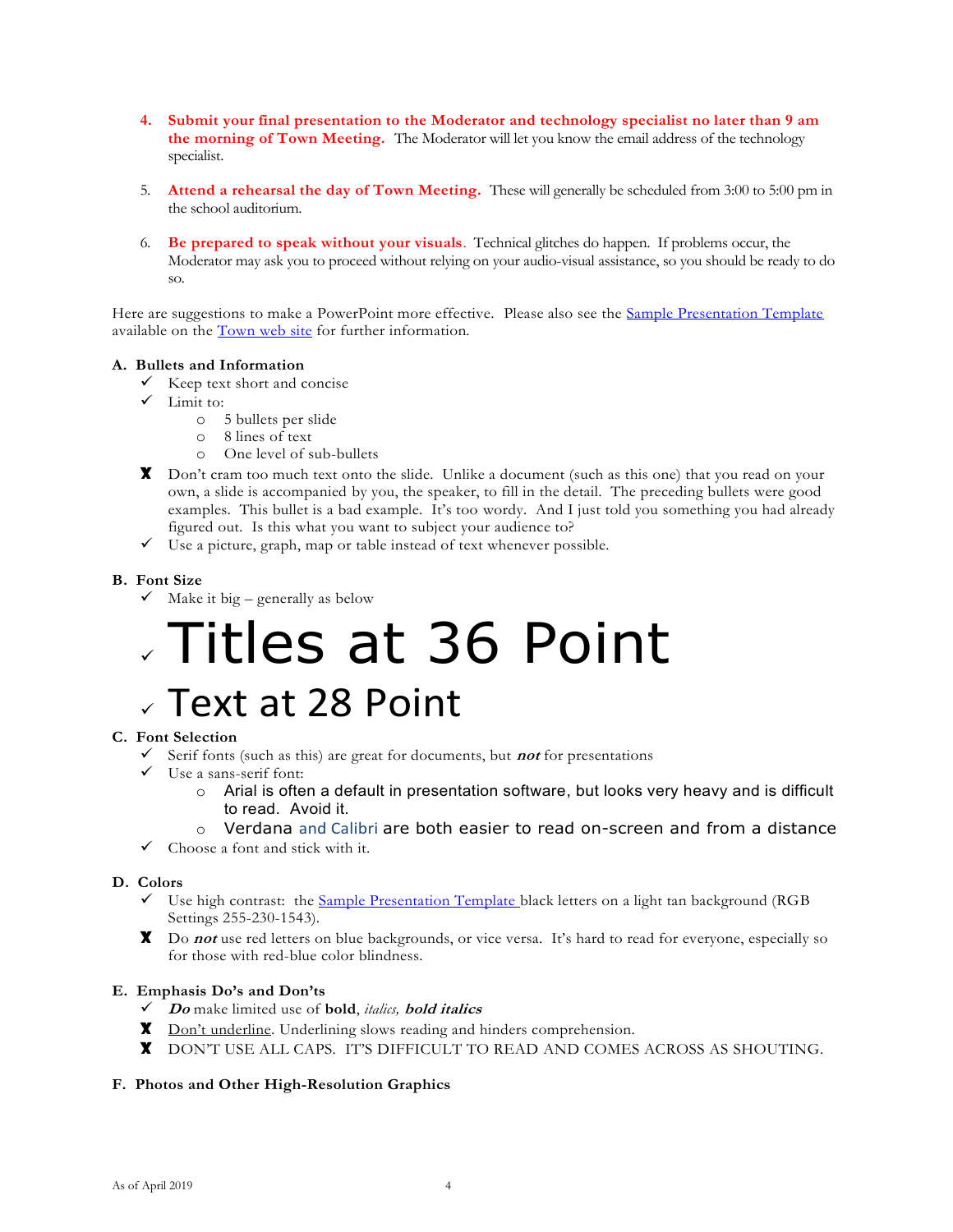- Although computers have gotten faster, it can still take a long time to load slides crammed with too many pictures. Seconds can feel like minutes, both for you as presenter and for the audience.
- ✓ Limit yourself to one high-resolution graphic per slide.
- $\checkmark$  If using multiple images on a slide, reduce the resolution so the slide can load quickly.
- Location maps should be simple and clear.
- Survey maps and architectural plans often have too much information, most of it irrelevant to Town Meeting, and labels that are too small. If you are working with outside professionals, give them clear marching orders to simplify and use big labels. (See the examples at pp 6-7 in [Sample Presentation](http://www.carlislema.gov/DocumentCenter/View/108)  [Template](http://www.carlislema.gov/DocumentCenter/View/108) available on the [Town web site\)](http://www.carlislema.gov/262/Procedures-Other-Guidelines) If you don't have that luxury, find someone with the requisite computer skills to clean up the image. It's not too difficult just using PowerPoint.

#### **G. Graphs, Tables, and Spreadsheets**

- $\checkmark$  Graphs and tables are great if you can keep them simple.
- $\checkmark$  See the [Sample Presentation Template](http://www.carlislema.gov/DocumentCenter/View/108) for a good example.
- X Spreadsheets make terrible PowerPoint slides. If you need to present a spreadsheet, have it available as a handout to be given to voters as they enter the auditorium.
- $\checkmark$  Re-read the section on font size. While you can go slightly smaller for labeling graphics, keep the size large enough to be legible from the back of the auditorium.
- $\checkmark$  Some tips to improve legibility on graphs:
	- o Instead of labeling every tick line on the graph's axes, label every second or third value so you can use a larger font size.
	- o For line graphs, increase the line weight to 2 or 3 points (rather than the defaults in Excel).
	- o Remember to use high-contrast colors and choose varying line styles to differentiate your data points.

#### **H. Animation and Special Effects**

- $\checkmark$  Animation that allows you to reveal a portion of the slide at each mouse click can be useful to keep the audience's attention. They can read faster than you can speak.
- ✓ Be judicious however: 3 reveals per slide can work; doing a lot more than that can distract you with to o much mouse clicking and can make the audience feel like you're spoon-feeding them.
- $\checkmark$  Keep the reveals simple and consistent. Having each line of text fly in from a different angle with a different gee-whiz effect distracts from your content.

**I. Videos.** Brief videos embedded in presentations can heighten interest and convey useful information – IF they work. Unfortunately, the technology gremlins seem to love to strike when you've got 250 people waiting. Therefore, it's best to avoid them.

#### **J. Timing**

- Remember, you have only **eight** minutes.
- A good rule of thumb is one minute per slide. But practice, practice, practice to figure out what will work for you.
- If your content exceeds 8-10 slides, move the slides with additional detail or less important information to the back, *after* your closing slide. You may be able to use them if needed to respond to a question from the floor.

#### **K. The Final Slide**

• Your final slide should sum up your case and ask the voters for your support.

#### **M. After-Final Slides**

- If you wish, you can plan a slide to be left up during the debate.
- Please also include **after** your final slide an extra slide with the text of your motion. The Moderator may ask for this to be displayed before the vote.
- Also, you can include some extra slides that provide factual information that may be too detailed for the main presentation, but that might be useful to share in response to a question from the audience.